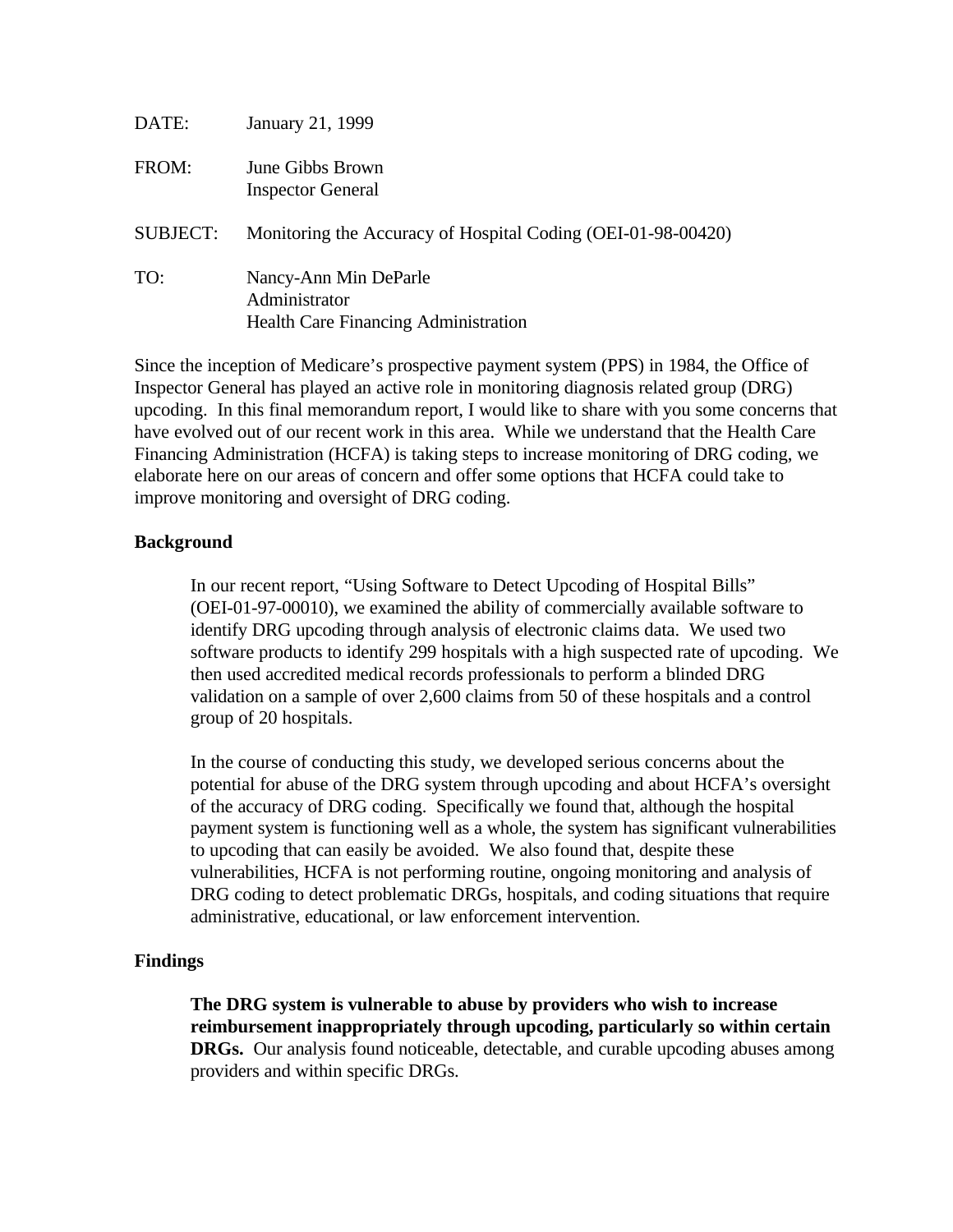## Page 2 - Nancy-Ann Min DeParle

 $\blacktriangleright$  In a focused sample from a group of 299 hospitals that computer software identified as high upcoders, we found that an average of 11 percent of DRG bills submitted during 1996 were upcoded, versus 5 percent of bills among a control sample of hospitals.

| <b>Identifying Hospitals that Upcode</b>                                                   |                                 |                            |  |  |  |  |
|--------------------------------------------------------------------------------------------|---------------------------------|----------------------------|--|--|--|--|
|                                                                                            | Average<br><b>Upcoding Rate</b> | Average<br>Downcoding Rate |  |  |  |  |
| OIG Experimental sample - hospitals with<br>a high predicted rate of upcoding $(n=50)$     | 11.4%                           | 5.1%                       |  |  |  |  |
| OIG Control sample - hospitals without a<br>high predicted rate of upcoding $(n=20)$       | 5.2%                            | 3.9%                       |  |  |  |  |
| Source: Office of Inspector General, "Using Software to Detect Upcoding of Hospital Bills" |                                 |                            |  |  |  |  |

(OEI-01-97-00010), August 1998.

The average rate of upcoding in the control sample of hospitals (those without a high predicted rate of upcoding) was not statistically different from the average downcoding rate. However, among hospitals that the software predicted would have a high rate of upcoding, the average upcoding rate was more than twice that of downcoding. The difference between upcoding and downcoding in these hospitals suggests intentional abuse of the DRG system by some providers.

< Using data from both our focused review and the more broadly representative 1996 DRG validation performed by HCFA's clinical data abstraction centers (CDAC), we found that certain DRGs are particularly susceptible to upcoding.

| <b>Three Highly Vulnerable DRGs</b>                     |                         |                    |                    |                    |                  |                 |  |  |  |
|---------------------------------------------------------|-------------------------|--------------------|--------------------|--------------------|------------------|-----------------|--|--|--|
|                                                         | <b>OIG</b> Experimental |                    | <b>OIG</b> Control |                    | <b>CDAC</b>      |                 |  |  |  |
|                                                         | Sample                  |                    | Sample             |                    | Sample           |                 |  |  |  |
|                                                         | $Up-$                   | Down-              | $Up-$              | Down-              | $Up-$            | Down-           |  |  |  |
|                                                         | coded                   | coded              | coded              | coded              | coded            | coded           |  |  |  |
| <b>DRG 79:</b>                                          | 37.7%                   | $0.0\%$            | 18.5%              | 0.0%               | 11.0%            | 0.7%            |  |  |  |
| <b>Respiratory Infections</b>                           | $(n=60)$                | $(n=0)$            | $(n=5)$            | $(n=0)$            | $(n=48)$         | $(n=3)$         |  |  |  |
| DRG 416:                                                | 21.2%                   | 0.0%               | 16.7%              | 0.0%               | 13.3%            | 1.1%            |  |  |  |
| Septicemia                                              | $(n=14)$                | $(n=0)$            | $(n=3)$            | $(n=0)$            | $(n=49)$         | $(n=4)$         |  |  |  |
| DRG 14: Specific<br>Cerebrovascular<br><b>Disorders</b> | 10.1%<br>$(n=10)$       | $0.0\%$<br>$(n=0)$ | 6.7%<br>$(n=2)$    | $0.0\%$<br>$(n=0)$ | 3.5%<br>$(n=24)$ | 0.4%<br>$(n=3)$ |  |  |  |

Claims billed for these three DRGs show a clear pattern that exemplifies the upcoding seen in a group of over half a dozen DRGs we examined. These DRGs were upcoded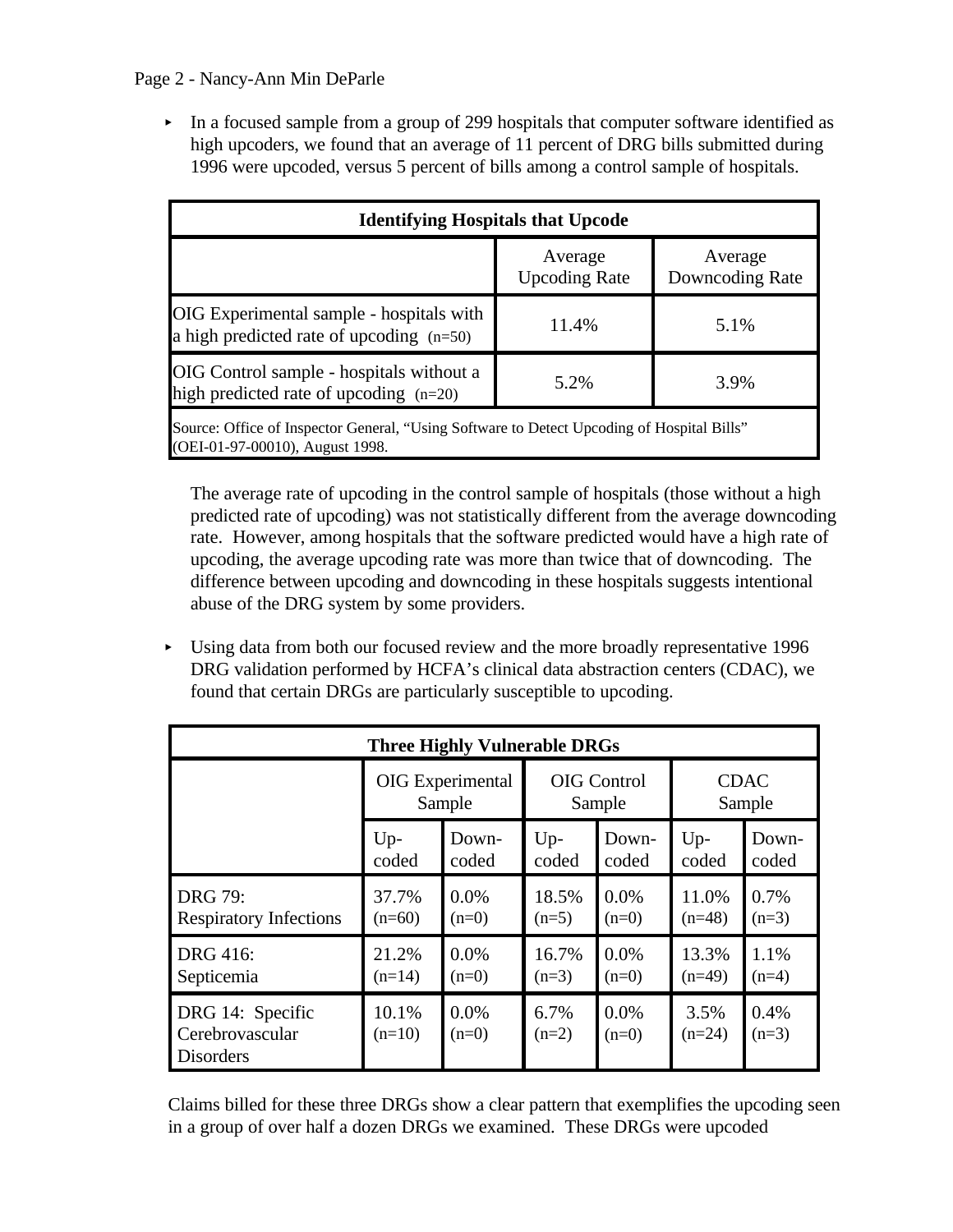#### Page 3 - Nancy-Ann Min DeParle

disproportionately, especially by our experimentally identified upcoding hospitals, but also among hospitals from the general population represented by the CDAC review and our control sample.

# **The HCFA does not routinely analyze readily available billing and clinical data that could be used to proactively identify problems in DRG coding.**

 $\triangleright$  The HCFA does not routinely analyze data from the annual validation of DRG coding performed by its Clinical Data Abstraction Centers.

Since 1995, HCFA has used two specialized contractors called Clinical Data Abstraction Centers to validate the DRGs on an annual national sample of over 20,000 claims billed to Medicare. On a monthly basis, the CDACs report detailed data on each claim reviewed to HCFA's Office of Clinical Standards and Quality. These data include original and validated diagnostic coding, original and validated DRGs, and reasons for any variance between the DRGs. The purpose of this validation effort is to provide HCFA with insight as to the accuracy of DRGs billed to Medicare.

However, we found that HCFA performs no routine, ongoing analysis of CDAC data. In our interviews with staff at the two HCFA components that have responsibility for DRGs – the Office of Clinical Standards and Quality, and the Center for Health Plans and Providers – staff were unable to identify any routine monitoring and analysis of CDAC data. In our review of HCFA's instructions to the peer review organizations (PROs), contractors that have statutory responsibility for DRG oversight, we found no instructions advising them to perform regular analysis of CDAC data.

Yet we believe that analysis of CDAC data can be of great value to HCFA in overseeing the accuracy of DRG coding. For example, in HCFA's 1996 DRG validation, the CDACs found a 4 percent upcoding rate with estimated net overpayment of \$183 million. Some may suggest that overpayments of \$183 million in an \$80 billion program (less than one-quarter percent) indicate that the DRG payment system does not have major problems with upcoding and warrants no further analysis. However, our analysis presented above shows that by digging below the immediate surface, upcoding problems are readily apparent.

 $\blacktriangleright$  The HCFA does not routinely analyze data from hospitals, despite the fact that these data are ideally suited for monitoring and analysis of DRGs.

The HCFA maintains valuable clinical, demographic, and administrative data that form the underlying basis of each of the over 10 million DRG-based claims billed to Medicare each year. Data for each hospitalization include diagnosis codes, procedure codes, beneficiary demographics, admission and discharge detail, cost reporting data, and hospital identifier for linkage with provider demographics. Whether used on its own to monitor billing patterns and trends or used to further explore potential problem areas identified within CDAC data, data from hospital claims can provide valuable information to assist in HCFA's oversight of DRG coding.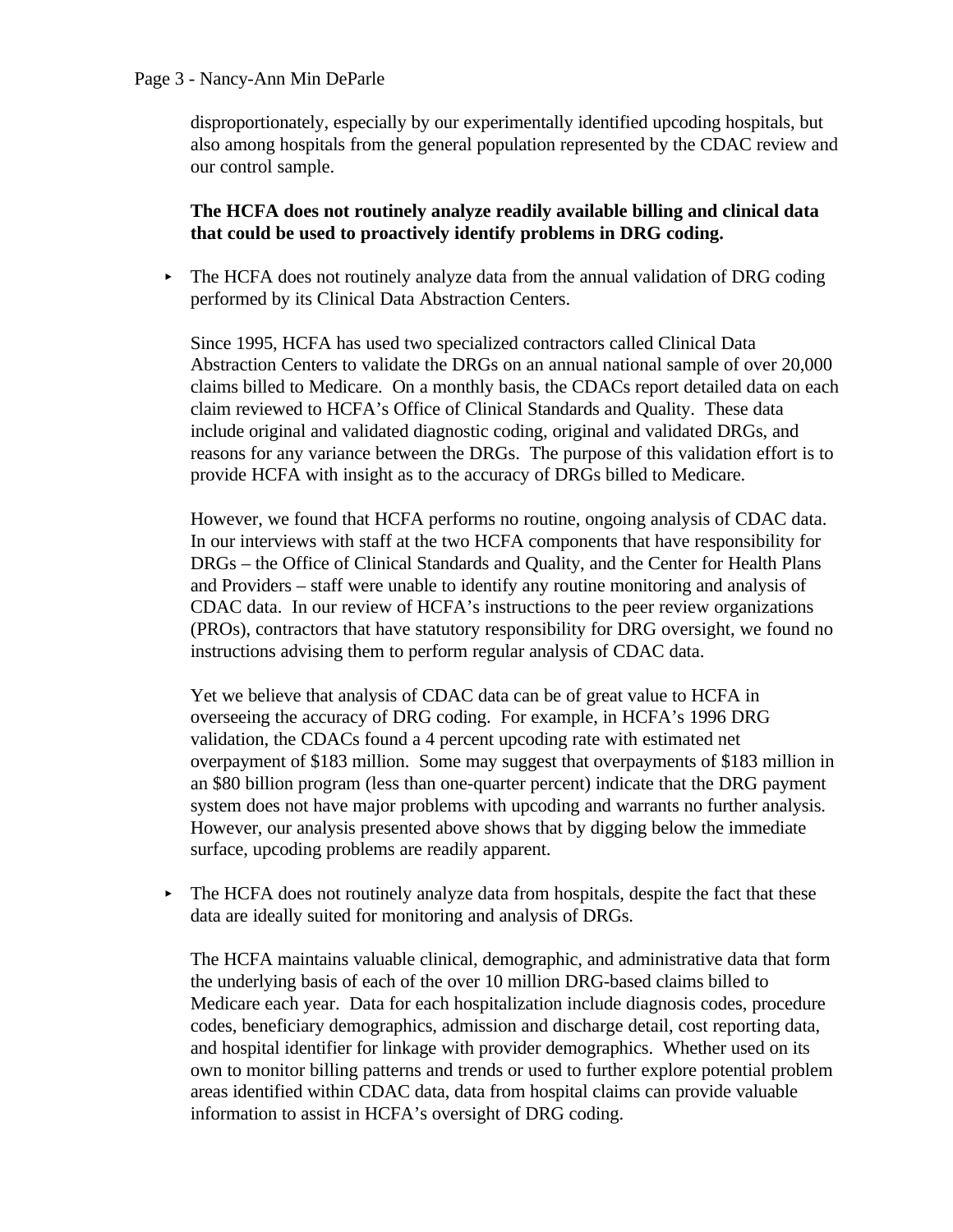### Page 4 - Nancy-Ann Min DeParle

However, we found that HCFA does not make routine use of data from hospital claims for monitoring and analysis of DRG coding. In our interviews with staff at both HCFA's Office of Clinical Standards and Quality and its Center for Health Plans and Providers, staff were unable to identify any routine monitoring and analysis of DRG billing data. Interviews at HCFA's Program Integrity unit, within the Office of Financial Management, revealed that HCFA conducts some limited analysis of billing data. However, this analysis is done on a very broad level, primarily to identify coverage issues.

We also reviewed HCFA's current instructions to the Medicare PROs. We found no instructions to the PROs advising them to perform any routine monitoring and analysis of DRG coding, despite the fact that PROs already have a complete set of inpatient billing data provided to them by HCFA. In fact, HCFA staff told us that the PROs were instructed not to do "coding projects" within their current contract. We did find that PROs are involved in sporadic activity around DRG oversight; however, this activity often is in support of an OIG investigation.

## **Recommendation**

# **The HCFA should perform routine monitoring and analysis of hospital billing data and clinical data to proactively identify aberrant patterns of upcoding.**

The HCFA is taking steps toward increased monitoring for DRG upcoding. For example, the agency is considering an increased role for monitoring DRG upcoding within the next round of contracts with the Medicare PROs. We offer our recommendation within this context. The following approaches are examples that the agency may wish to consider as it develops its monitoring and analysis approach to detect upcoding.

- $\triangleright$  As a starting point, the agency could routinely analyze the DRG validation data that it receives from the clinical data abstraction centers with which it contracts.
- $\blacktriangleright$  The agency could opt to organize its monitoring effort in a variety of ways. It might choose to use its own staff; alternatively, it might determine that the preferable route is to contract with an outside party with which it currently has a contract, such as the fiscal intermediary fraud units or the peer review organizations; or it might work with a new entity under the Medicare Integrity Program.
- $\blacktriangleright$  The agency could use a variety of analytical approaches, such as examining claims data for patterns, trends, change pairs, and spikes in DRG billing volume. This analysis also could include examination of coding validation data for trends in miscoding as a way to detect problem DRGs, providers, or coding situations.
- $\blacktriangleright$  The agency could establish criteria, policies, and procedures to make referral for collection to the Office of Inspector General or to fiscal intermediaries, as appropriate, from providers who are deliberately exploiting and abusing the system through upcoding claims for payment.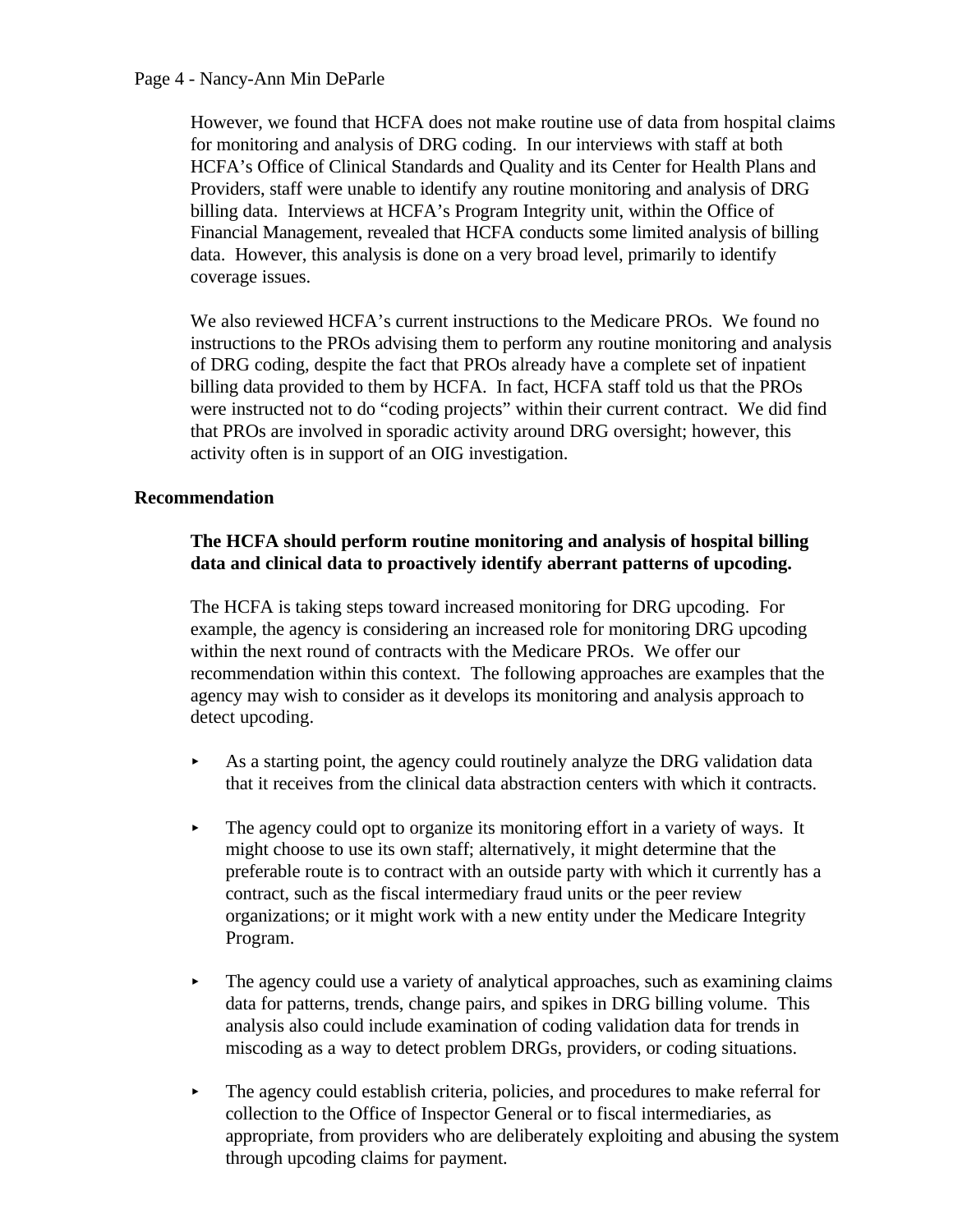# Page 5 - Nancy-Ann Min DeParle

# **Comments on the Draft Report**

The HCFA concurs with our recommendation that it perform routine monitoring and analysis of hospital billing and clinical data to proactively identify aberrant patterns of upcoding. In its comments, HCFA specified the actions that it will take to reduce DRG upcoding. These actions are:

- < Establish a payment error prevention program in the upcoming PRO 6th Scope of Work to focus on reducing inappropriate DRG payments.
- Expand the size and content of the annual CDAC DRG validation and use it to identify trends in coding practices and to point out problem areas.
- Pilot a program in which a selected Medicare fiscal intermediary will use PRO/CDAC data to identify aberrancies and develop cases for referral to law enforcement.
- < Procure a statistical analysis contractor to conduct statistical and trend analysis.

We applaud the steps that HCFA will take to increase monitoring and oversight of the accuracy of DRG coding. We look forward to working with HCFA in the future as we continue our work in this area.

The full text of HCFA's comments on our draft report appears on the following pages.

# **In Closing**

Our work in DRG coding is continuing. We are currently developing reports on specific DRGs to illustrate techniques that can be used to detect aberrant upcoding situations. We look forward to continuing our work with you to eliminate DRG upcoding from the Medicare program and to ensure that Medicare pays accurately for all services delivered.

If you have any questions, you may call me or George Grob, Deputy Inspector General for Evaluation and Inspections, or have your staff call Mary Beth Clarke at (202) 619-2481.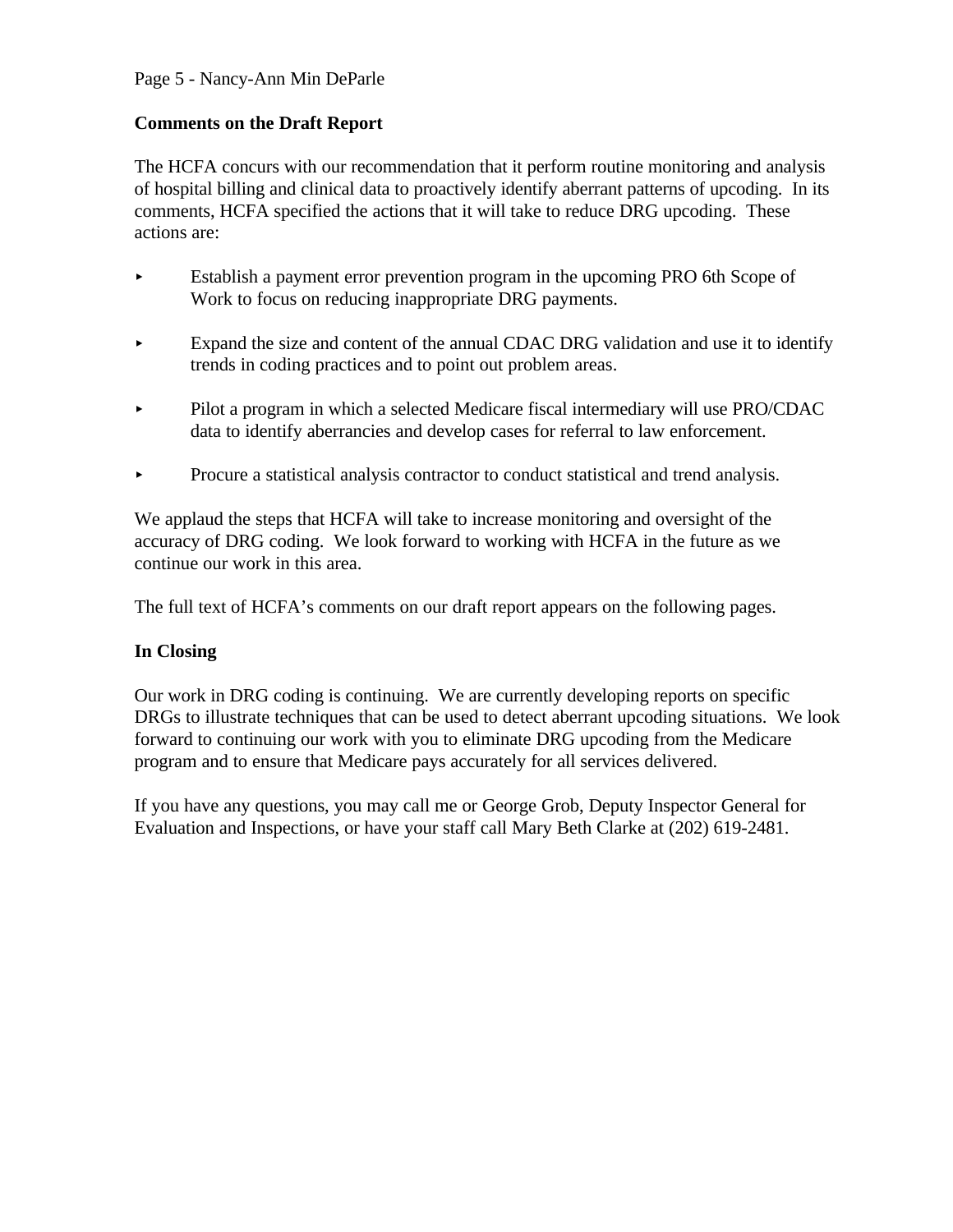| $\mathbf{v}^{\mathbf{y} \times \ldots \times \mathbf{y}_{n}}$ | DEPARTMENT OF HEALTH & HUMAN SERVICES        |                                        | <b>Health Care Financing Administratio</b>     |
|---------------------------------------------------------------|----------------------------------------------|----------------------------------------|------------------------------------------------|
|                                                               |                                              | a shekarar 200                         | The Administrator<br>Washington, D.C.<br>20201 |
|                                                               |                                              | 高腳須 Pゅ叶                                | ØE.                                            |
| DATE:                                                         | NOV 2 3 1998                                 |                                        |                                                |
| TO:                                                           | June Gibbs Brown<br><b>Inspector General</b> |                                        | A'G-LC<br>ExecCoc<br>Date Sent /               |
| FROM:                                                         | Administrator                                | Nancy-Ann Min DeParle Nancy-1 - DeParl |                                                |

SUBJECT: Office of Inspector General (OIG) Draft Report: "Monitoring the Accuracy of Hospital Coding," (OEI-01-98-00420)

I welcome and appreciate the suggestions provided in the above-referenced report on the monitoring and oversight of hospital coding. I agree with the report findings that the diagnosis related group (DRG) system is vulnerable to abuse by hospitals that wish to increase payment inappropriately through upcoding, particularly within certain DRGs. In fact, I instructed staff to provide me with a plan to correct this situation when I learned of it last Fall.

The Health Care Financing Administration (HCFA) is actively taking steps to address this issue. Our specific comments follow:

#### OIG Recommendation

HCFA should perform routine monitoring and analysis of hospital billing data and clinical data to proactively identify aberrant patterns of upcoding.

#### **HCFA Response**

We concur. Currently, under the 5th Scope of Work, the Peer Review Organizations (PROs) are engaged in local, special projects that address DRG validation. We intend to build on this experience and require all PROs to engage in DRG validation under the 6th Scope of Work, which will go into effect on August 1, 1999.

The 6th Scope of Work will include a Payment Error Prevention Program which will cover DRG validation as one of the errors to be detected and corrected. All PROs will be required to monitor hospitals in their state for accurate and appropriate coding and will engage in corrective action plans where warranted, especially during the first year. The PROs will also be required to conduct DRG validation studies in the first year of the 6th SOW including trend analysis and target identification. The National DRG Surveillance Sample currently conducted by the Clinical Data Abstraction Centers (CDACs) will be

 $\mathbf{l}$